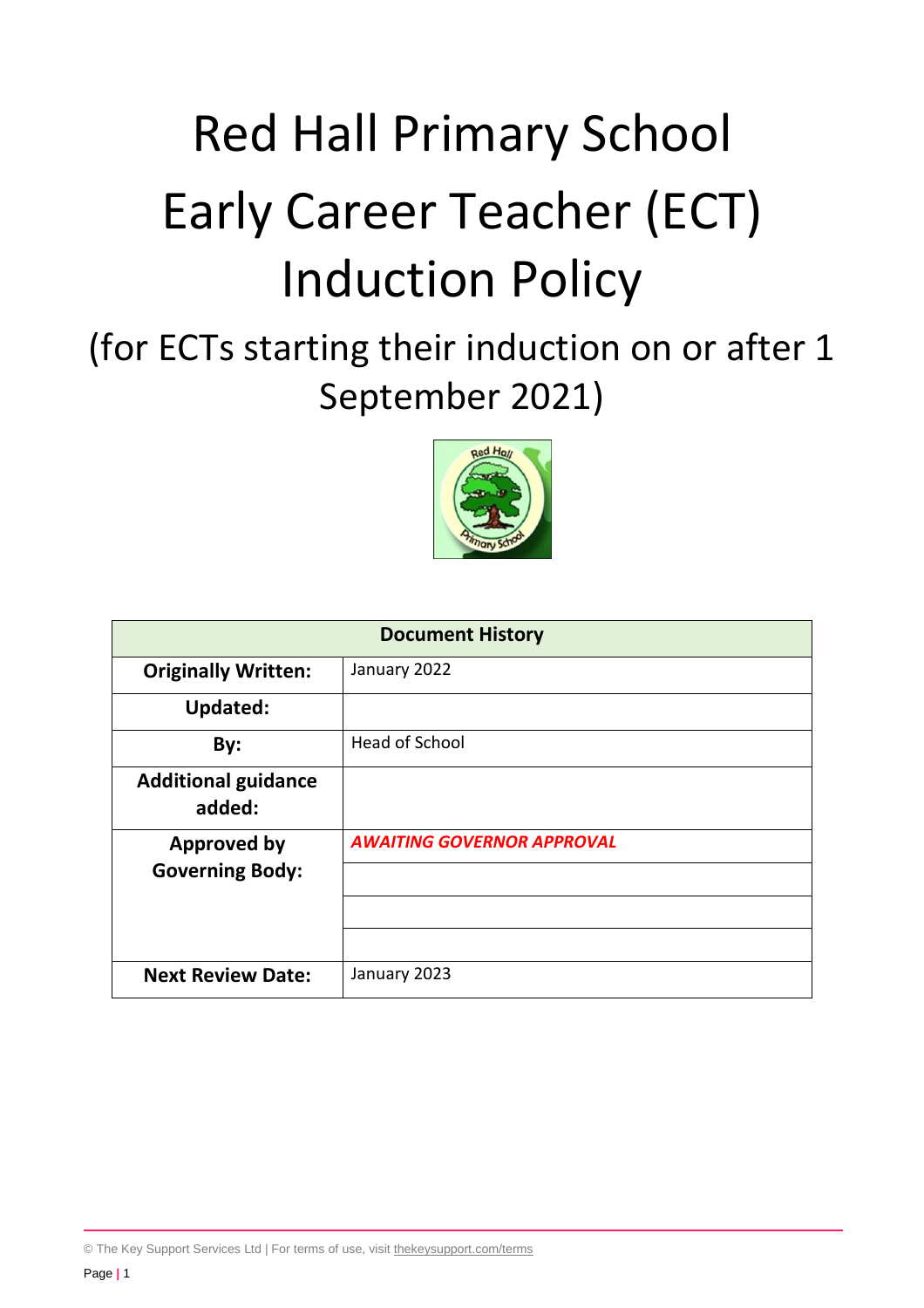# **Contents**

# <span id="page-1-0"></span>**1. Aims**

The school aims to:

- Run an ECT induction programme that meets all of the statutory requirements underpinned by the early career framework (ECF) from 1 September 2021
- Provide ECTs with a supportive environment that develops them and equips them with the tools to be effective and successful teachers
- Make sure all staff understand their role in the ECT induction programme

# <span id="page-1-1"></span>**2. Newly qualified teacher (NQT) induction transitional arrangements**

This policy applies to ECTs who start their induction **on or after 1 September 2021**.

NQTs who have started but not completed their induction **before 1 September 2021** will continue to follow our NQT induction policy, which can be found in the 'policy' section of the school website. They have until 1 September 2023 to complete their induction within 3 terms (a single academic year) as outlined in previous NQT induction guidance. Where possible, at the discretion of the Headteacher and appropriate body, we will also provide them with:

- An ECF-based induction for the remainder of the NQT's 1-year induction
- An induction mentor for the remainder of the NQT's 1-year induction

If they don't complete their induction by 1 September 2023, they will be required at this point to switch to the full ECT induction for the remainder of their induction period. Time already spent in induction will count towards the 2-year ECT induction period.

# <span id="page-1-2"></span>**3. Legislation and statutory guidance**

This policy is based on:

- The Department for Education's (DfE's) statutory guidance Induction for early career teachers [\(England\)](https://www.gov.uk/government/publications/induction-for-early-career-teachers-england) from 1 September 2021
- The [Early career framework reforms](https://www.gov.uk/government/collections/early-career-framework-reforms)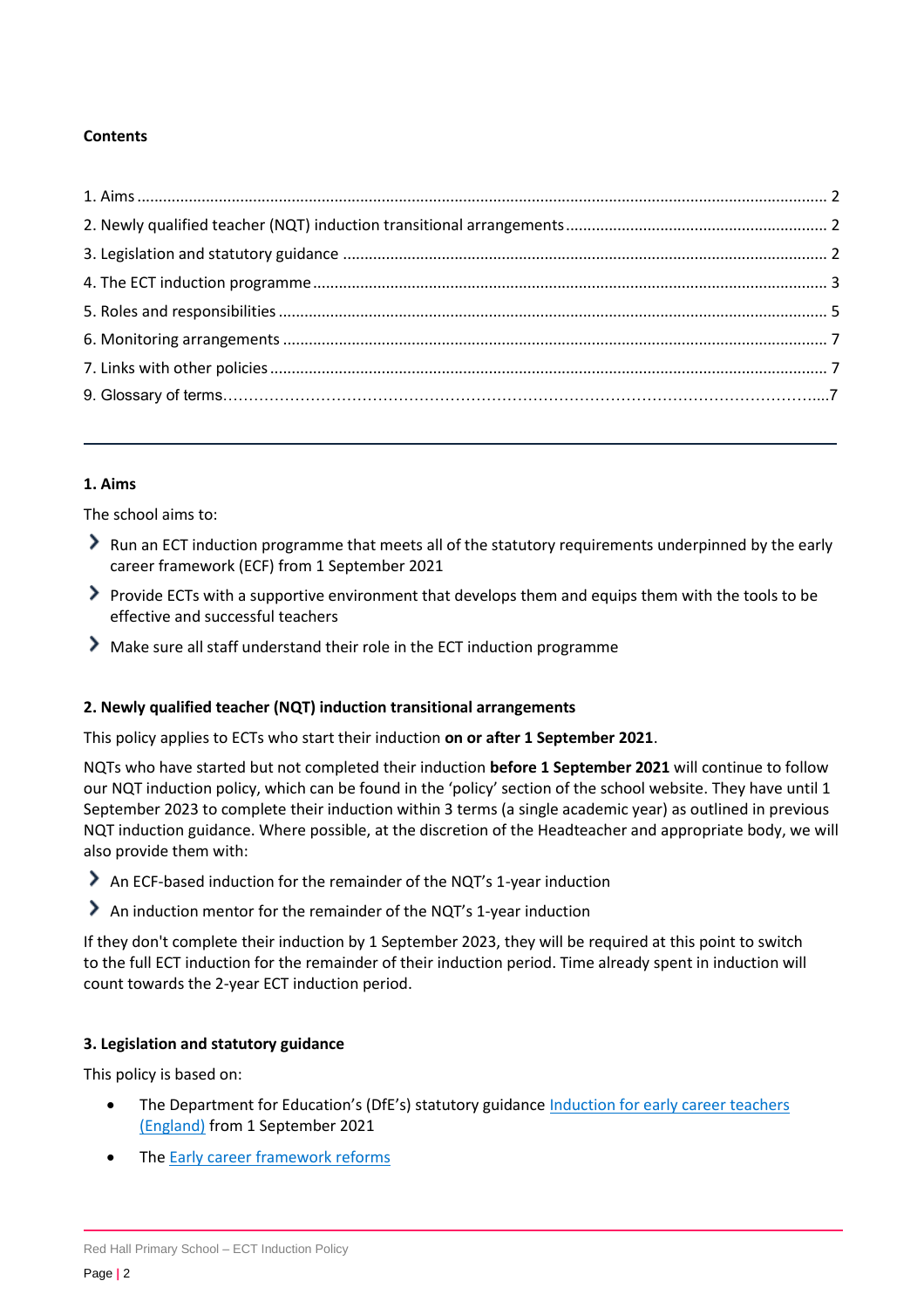[The Education \(Induction Arrangements for School Teachers\) \(England\) Regulations 2012](http://www.legislation.gov.uk/uksi/2012/1115/contents/made)

The 'relevant standards' referred to below are the [Teachers' Standards](https://www.gov.uk/government/publications/teachers-standards).

# <span id="page-2-0"></span>**4. The ECT induction programme**

- The induction programme will be underpinned by the ECF, enabling ECTs to understand and apply the knowledge and skills set out in the ECF.
- Prior to the ECT serving their induction, the Headteacher and appropriate body must agree that the post is suitable.
- For a full-time ECT, the induction period will typically last for 2 academic years. Part-time ECTs will serve a full-time equivalent. Up to one term of continuous employment may count towards completion of the induction period.
- The programme is quality assured by Darlington Local Authority, our 'appropriate body'.
- Fortnightly meetings will be held with the ECT, to check on progress.
- Bespoke training for the ECT will take place throughout the induction process.
- ECTs will access Local Authority training, as well as training from Ambition Institute Teaching and School Leadership Programmes.
- ECTs will be given a mentor, who they can speak to at any time.

#### **4.1 Posts for induction**

Each ECT will:

- Be provided with the necessary employment tasks, experience and support to enable them to demonstrate satisfactory performance against the relevant standards throughout, and by the end of, the induction period
- Have an appointed induction tutor, who will have qualified teacher status (QTS)
- Have an appointed induction mentor, who will have QTS
- Have a reduced timetable to allow them to undertake activities in their induction programme; in their first year, this will be no more than 90% of the timetable of our existing teachers on the main pay range, and in their second year, this will be no more than 95% of the timetable of our existing teachers on the main pay range
- Regularly teach the same class or classes
- Take part in similar planning, teaching and assessment processes to other teachers working in similar posts
- Not be given additional non-teaching responsibilities without appropriate preparation and support
- Not have unreasonable demands made upon them
- Not normally teach outside the age range and/or subjects they have been employed to teach
- Not be presented with unreasonably demanding pupil discipline problems on a day-to-day basis

#### **4.2 Support for ECTs**

We support ECTs with: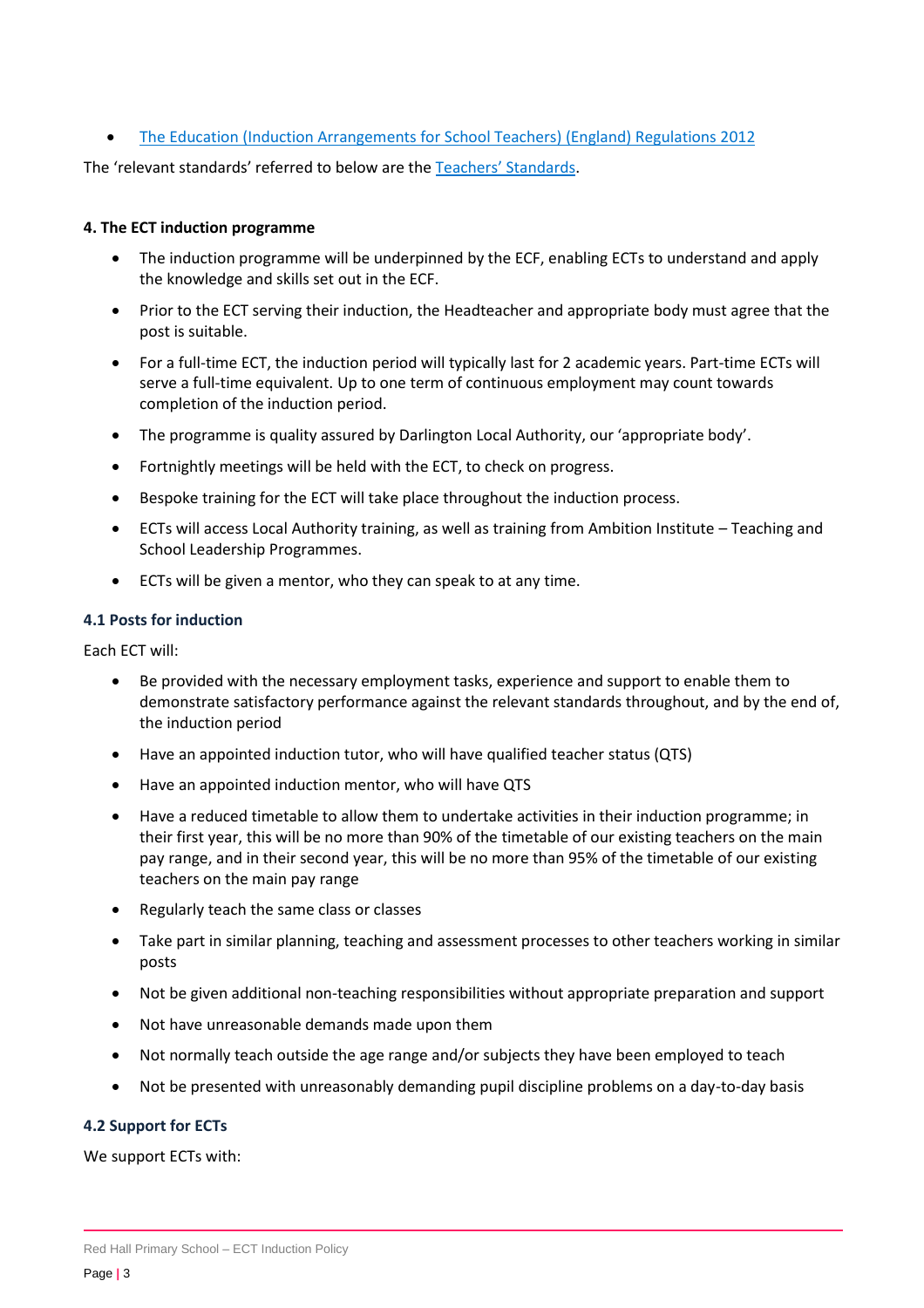- Their designated induction tutor, who will provide day-to-day monitoring and support, and coordinate their assessments
- Their designated induction mentor, who will provide regular structured mentoring sessions and targeted feedback
- Observations of their teaching at regular intervals, and follow-up discussions with prompt and constructive feedback
- Regular professional reviews of their progress, to take place termly (except in terms where formal assessment is held), at which their induction tutor will review objectives and revise them in relation to the relevant standards and their current needs and strengths
- Chances to observe experienced teachers, either within the school or at another school with effective practice

# **4.3 Assessments of ECT performance**

- Formal assessment meetings will take place in the final term of the ECT's first year (term 3) and the final term of their second year (term 6), and will be carried out by either the Headteacher or the ECT's induction tutor.
- These meetings will be informed by clear and transparent evidence gathered from progress reviews during the preceding assessment period, and drawn from the ECT's work as a teacher and from their induction programme. Copies of the evidence relied on will be provided to the ECT and the appropriate body.
- After each formal assessment meeting, a formal assessment report will be completed that clearly shows how the ECT is performing against the relevant standards. The Headteacher will also recommend to the appropriate body in the final assessment report at the end of the programme as to whether the ECT's performance is satisfactory against the relevant standards.
- The ECT will add their own comments, and the formal assessment report will be signed by the Headteacher, induction tutor and the ECT.
- A copy of the formal assessment report will then be sent to the appropriate body. The final assessment report will be sent within 10 working days of the meeting, for the appropriate body to make the final decision on whether the ECT has passed their induction period.
- In the event that the ECT leaves this post after completing one term or more but before the next formal assessment would take place, the induction tutor or Headteacher should complete an interim assessment to ensure that the ECT's progress and performance since the last assessment is captured.

#### **4.4 At-risk procedures**

If it becomes clear during a termly progress review or at the first formal assessment point that the ECT is not making sufficient progress, additional monitoring and support measures will be put in place immediately, meaning:

- Areas in which improvement is needed are identified
- Appropriate objectives are set to guide the ECT towards satisfactory performance against the relevant standards
- An effective support programme is put in place to help the ECT improve their performance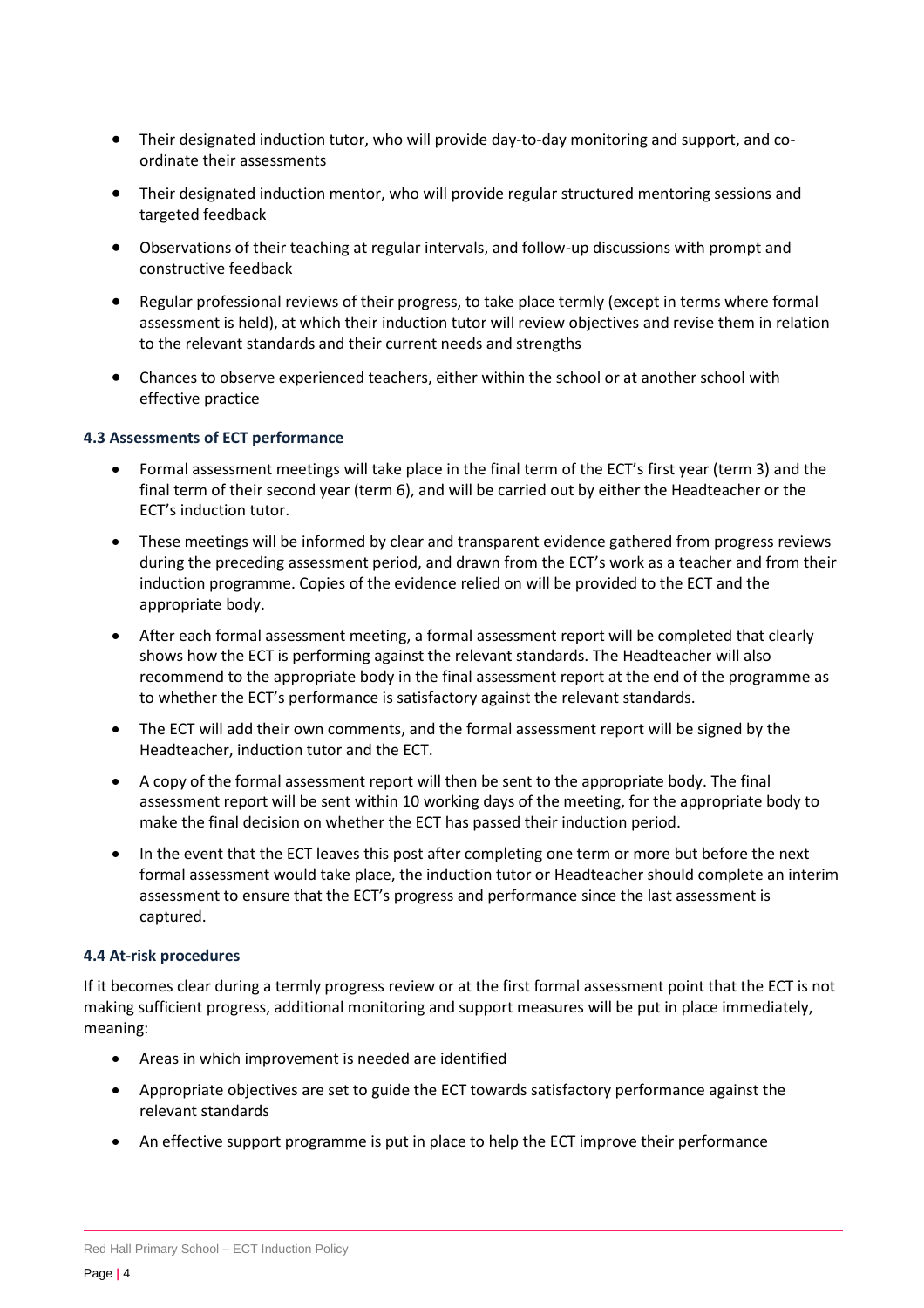The progress review record or formal assessment report will be shared with the appropriate body, alongside the support plan, for it to review.

If there are concerns about the ECT's progress during their subsequent progress reviews or formal assessment, as long as it is not the final formal assessment, the induction tutor or Headteacher will discuss this with the ECT, updating objectives as necessary and revising the support plan for the next assessment period.

# <span id="page-4-0"></span>**5. Roles and responsibilities**

# **5.1 Role of the ECT**

The ECT will:

- Provide evidence that they have QTS and are eligible to start induction
- Meet with their induction tutor at the start of the programme to discuss and agree priorities, and keep these under review
- Agree with their induction tutor how best to use their reduced timetable allowance and guarantee engagement with their ECF-based induction
- Provide evidence of their progress against the relevant standards
- Participate fully in the monitoring and development programme
- Participate in scheduled classroom observations, progress reviews and formal assessment meetings
- Agree with their induction tutor the start and end dates of the induction period, and the dates of any absences from work during the period
- Keep copies of all assessment reports
- Meet fortnightly with their Mentor / Induction Tutor

#### **When the ECT has any concerns**, they will:

- Raise these with their induction tutor as soon as they can
- Consult with their contact at the Local Authority at an early stage if there are difficulties in resolving issues with their induction tutor or within the school

#### **5.2 Role of the Headteacher**

The Headteacher will:

- Check that the ECT has been awarded QTS and whether they need to serve an induction period
- Agree, in advance of the ECT starting, who will act as the appropriate body
- Notify the appropriate body when an ECT is taking up a post and undertaking induction
- Make sure the ECT's post is suitable according to statutory guidance (see section 4.1 above)
- Make sure the induction tutor is appropriately trained and has sufficient time to carry out their role effectively
- Make sure the induction mentor is appropriately trained and has sufficient time to carry out their role effectively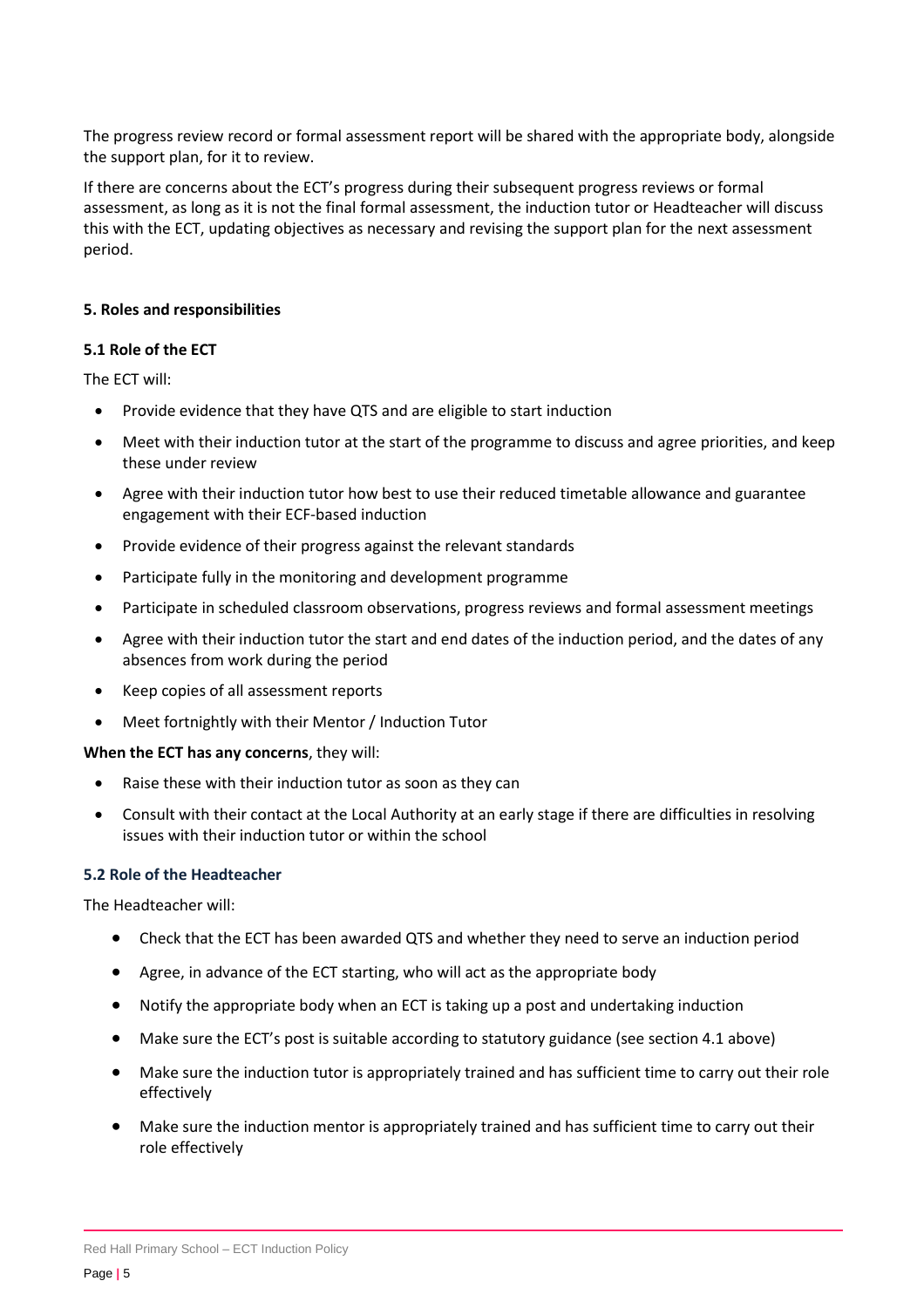- Make sure an appropriate ECF-based induction programme is in place
- Make sure the ECT's progress is reviewed regularly, including through observations and feedback of their teaching
- Make sure that formal assessments are carried out and reports completed and sent to the appropriate body
- Maintain and keep accurate records of employment that will count towards the induction period
- Make sure that all monitoring and record keeping is done in the least burdensome and most streamlined way
- Make the governing board aware of the support arrangements in place for the ECT
- Make a recommendation to the appropriate body on whether the ECT's performance against the relevant standards is satisfactory
- Participate in the appropriate body's quality assurance procedures of the induction programmes
- Keep all relevant documentation, evidence and forms on file for 6 years

# **5.3 Role of the induction tutor**

The induction tutor will:

- Provide guidance and effective support to the ECT(with the appropriate body where necessary)
- Carry out regular progress reviews throughout the induction period
- Undertake 2 formal assessment meetings during the induction period, coordinating input from other colleagues as appropriate
- Carry out progress reviews in terms where a formal assessment doesn't occur
- Inform the ECT following progress reviews of their progress against the relevant standards, and share records with the ECT, Headteacher and relevant body
- Inform the ECT during the formal assessment meeting of the judgements to be recorded on their formal assessment record and invite the ECT to add their own comments
- Make sure that the ECT's teaching is observed and feedback is provided
- Make sure the ECT is aware of how they can raise concerns about their induction programme or their personal progress, both within and outside of the school
- Take prompt, appropriate action if the ECT appears to be having difficulties
- Make sure that all monitoring and record keeping is done in the least burdensome way, and that ECTs are not asked for any evidence that requires the creation of new work

#### **5.4 Role of the induction mentor**

The induction mentor will:

- Regularly meet with the ECT for structured mentor sessions to provide targeted feedback
- Work with the ECT, and colleagues within the school who are involved in the ECT's induction, to help make sure the ECT receives a high-quality ECF-based programme